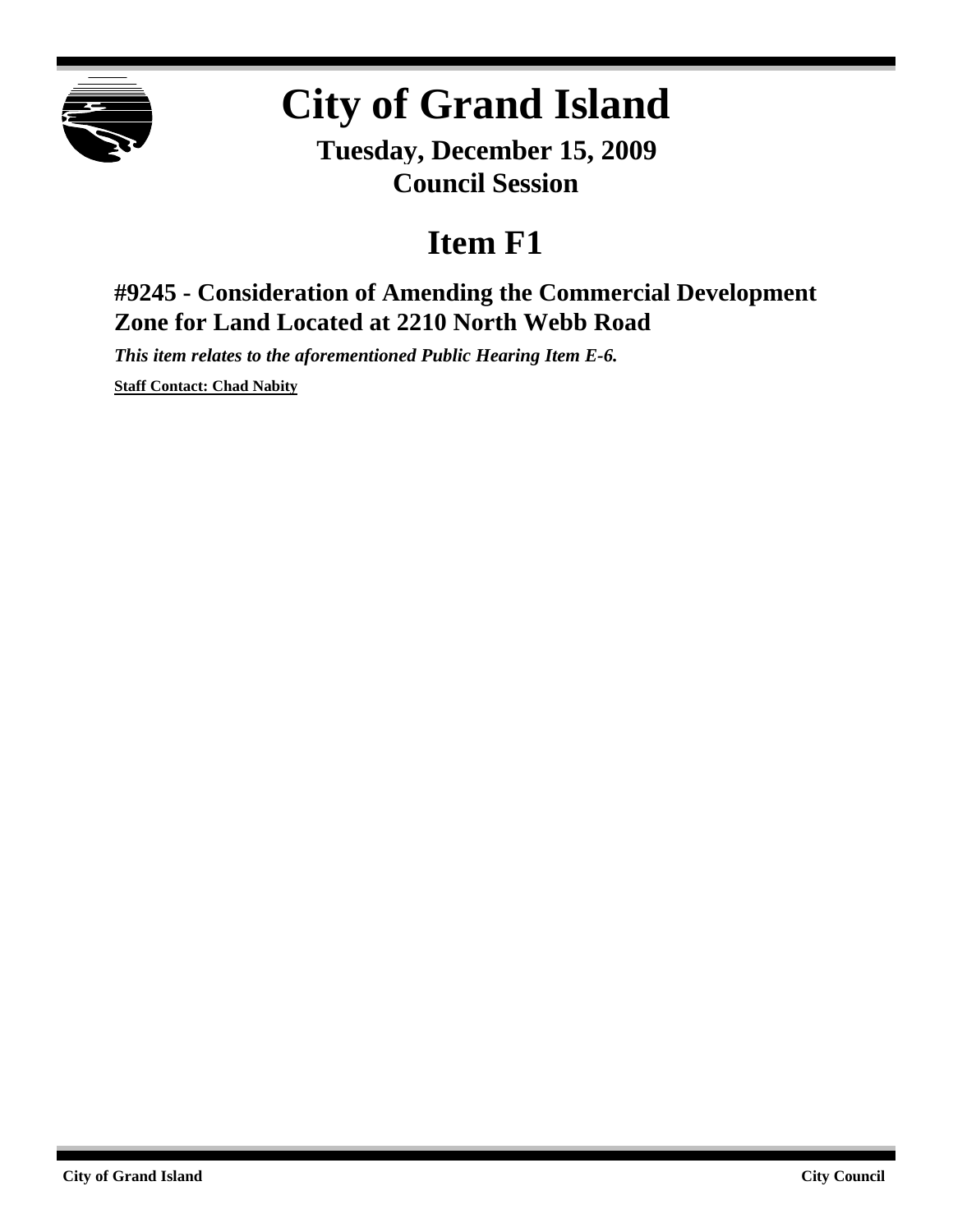#### ORDINANCE NO. 9245

An ordinance to amend the Final Development Plan for the Commercial Development Zone located south of Capital Avenue and west of Webb Road within the zoning jurisdiction of the City of Grand Island; and providing for publication and an effective date of this ordinance.

WHEREAS, the Regional Planning Commission on December 2, 2009, held a public hearing and made a recommendation on a proposed amendment to the final development plan for Grand Island Mall Fifteenth Subdivision; and

WHEREAS, notice as required by Section 19-923, R.R.S. 1943, has been given to the Boards of Education of School Districts in Hall County, Nebraska; and

WHEREAS, after public hearing on December 15, 2009, the City Council found and determined that the change in the final development plan will continue the future successful functioning of the commercial development of the subdivision, and determined that such final development plan within the Commercial Development Zone be approved and made; and

WHEREAS, a form of amended subdivision agreement has been agreed to between the owner and the City of Grand Island.

BE IT ORDAINED BY THE MAYOR AND COUNCIL OF THE CITY OF GRAND ISLAND, NEBRASKA:

SECTION 1. The existing platted Final Development Plan for the CD-Commercial Development Zone comprising all of Lot One (1) Grand Island Mall Fifteenth Subdivision in the city of Grand Island, Hall County, Nebraska is hereby amended to allow a change in the orientation of and access to the proposed improvements on Lot One of Grand Island Mall Fifteenth Subdivision in accordance with the attached site plan.

> Approved as to Form  $\overline{a}$ December 10, 2009 ¤ City Attorney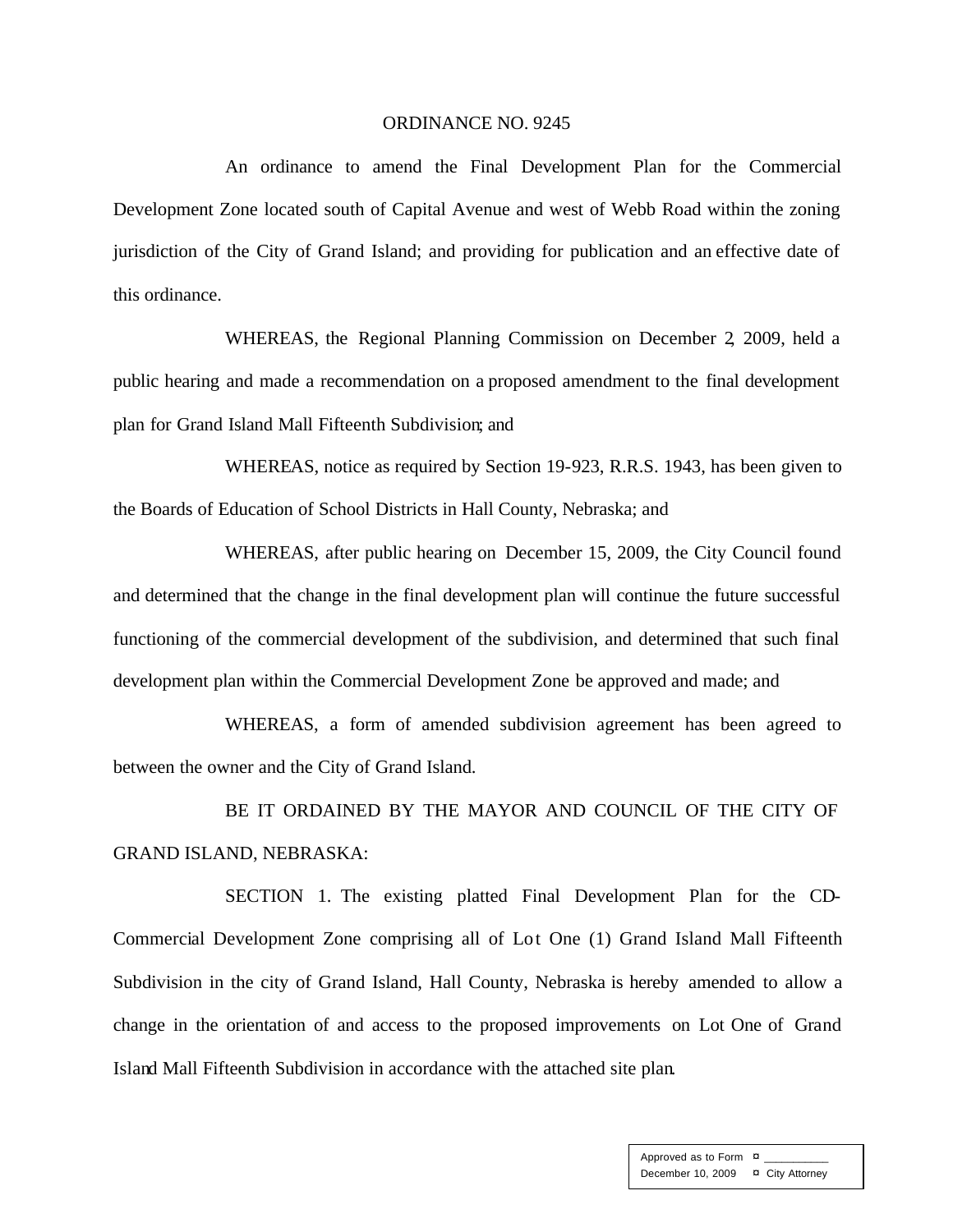#### ORDINANCE NO. 9245 (Cont.)

SECTION 2. The form and substance of the amended subdivision agreement hereinbefore described is hereby approved, and the Mayor is hereby authorized to execute such agreement on behalf of the City of Grand Island.

SECTION 3. That this ordinance shall be in force and take effect from and after its passage and publication, within fifteen days in one issue of the Grand Island Independent as provided by law.

Enacted: December 15, 2009.

Margaret Hornady, Mayor

\_\_\_\_\_\_\_\_\_\_\_\_\_\_\_\_\_\_\_\_\_\_\_\_\_\_\_\_\_\_\_\_\_\_\_\_

Attest:

RaNae Edwards, City Clerk

\_\_\_\_\_\_\_\_\_\_\_\_\_\_\_\_\_\_\_\_\_\_\_\_\_\_\_\_\_\_\_\_